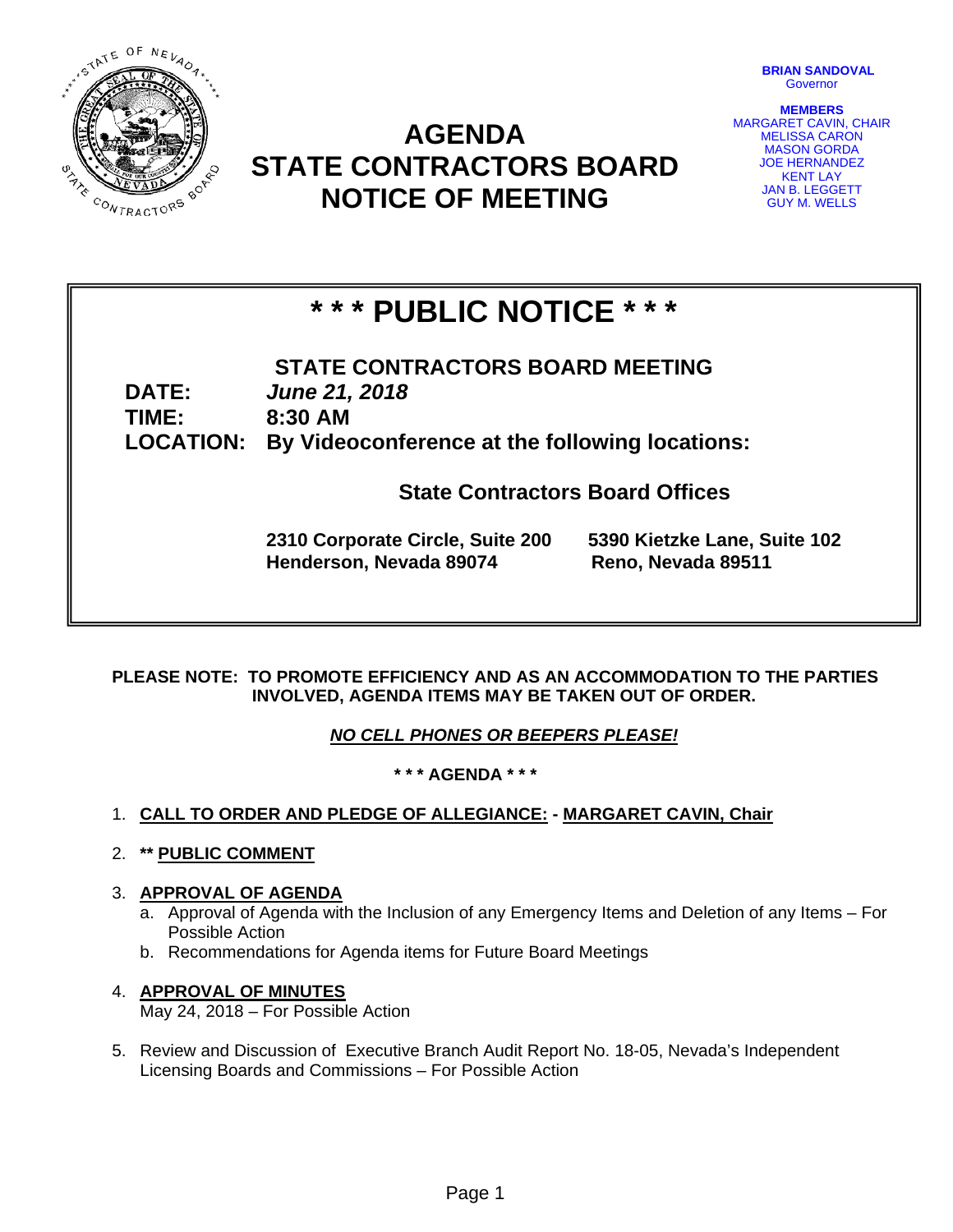6. Legislative Discussion – For Possible Action

Items for discussion include, but are not limited to the following approved Bill Draft Requests:

- 19ABDC1698C Related to Active Military Licenses
- 19ABDC1699C Related to Cease and Desist Orders
- 19ABDC1700C Related to Residential Recovery Fund Limits
- 19ABDC1979 Makes Various Changes to NRS 624 Regarding Licensure of Contractors to Streamline Processes
- 7. Review and Discussion of Proposed Draft Budget for FY 2018-19 For Possible Action

### 8. **EXECUTIVE SESSION**

- a. Executive Officer's Report
- b. Review of Monthly Department Statistics For Possible Action
- c. Review and Discussion of Board Member Administrative Procedure Manual For Possible Action
- d. Legal Report For Possible Action (A public body may interrupt the open meeting and exclude the public for the purpose of having an attorney-client discussion of potential and existing litigation pursuant to NRS 241.015(3)(b)(2))
- e. Subcommittee Reports Executive Subcommittee, Recovery Fund Subcommittee, Classification/Regulation Subcommittee, Finance Subcommittee.
- f. Request for Attorney General's Opinion Concerning Applicability of NRS 281.123 Regarding Salaries of Persons Employed by the Nevada State Contractors Board – For Possible Action

## 9. **APPROVAL OF CONSENT AGENDA – For Possible Action:**

a. Ratification of Staff Approved License Applications, Changes of Licensure, Reinstatement of Licensure, Voluntary Surrenders (List Attached, Items 1 to 448)

## 10. **\*\*PUBLIC COMMENT**

Adjournment – For Possible Action

### **\*\* PUBLIC COMMENT**

Comments from the public are accepted at this time on topics not specifically addressed elsewhere on the agenda. The public may comment by signing-in before speaking during the Public Comment section. The board is precluded from discussing or acting on items raised by Public Comment that are not already on the agenda. *Public Comment will be limited to 5 minutes per person at the discretion of the Chairman.* 

## **NOTICES POSTED AT THE FOLLOWING LOCATIONS**

NEVADA STATE CONTRACTORS BOARD – RENO NEVADA STATE CONTRACTORS BOARD – HENDERSON NEVADA STATE CONTRACTORS BOARD – INTERNET WEBSITE NEVADA PUBLIC NOTICE WEBSITE

> RENO CITY HALL WASHOE COUNTY COURT HOUSE WASHOE COUNTY LIBRARY